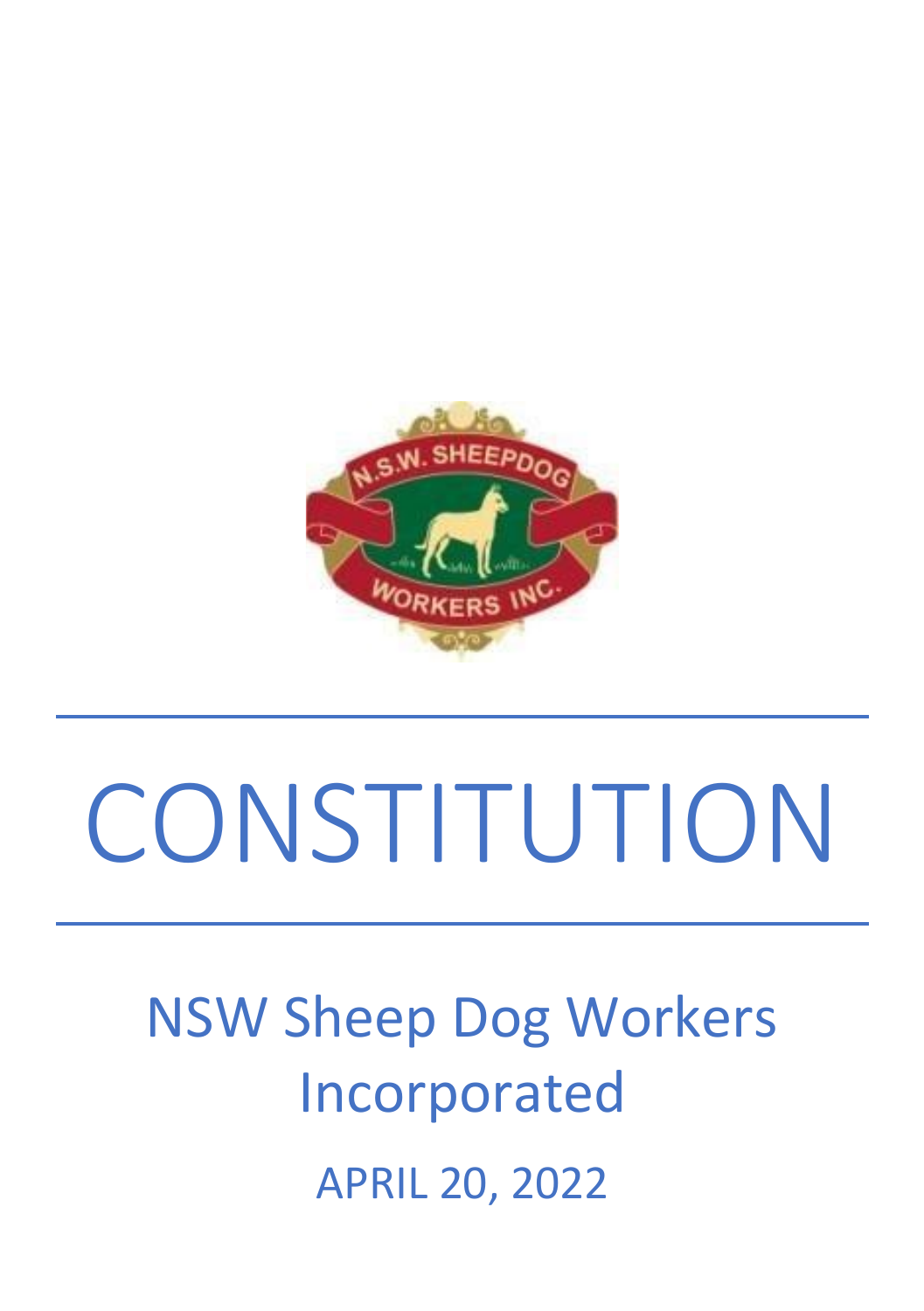### **CONSTITUTION OF "NEW SOUTH WALES SHEEP DOG WORKERS' INCORPORATED"**

#### **MEMORANDUM OF INCORPORATE**

- 1. The name of the Incorporate is "New South Wales Sheep Dog Workers' Incorporated".
- 2. Objects for which the Incorporate is established are:
	- a. To promote among the sheep breeders of the Commonwealth and the general public, a wide interest in the working sheep dog and its work.
	- b. To foster, promote and maintain the purity and improve the breeds of the working sheep dog.
	- c. To collect, verify and publish information relating to the working sheep dog.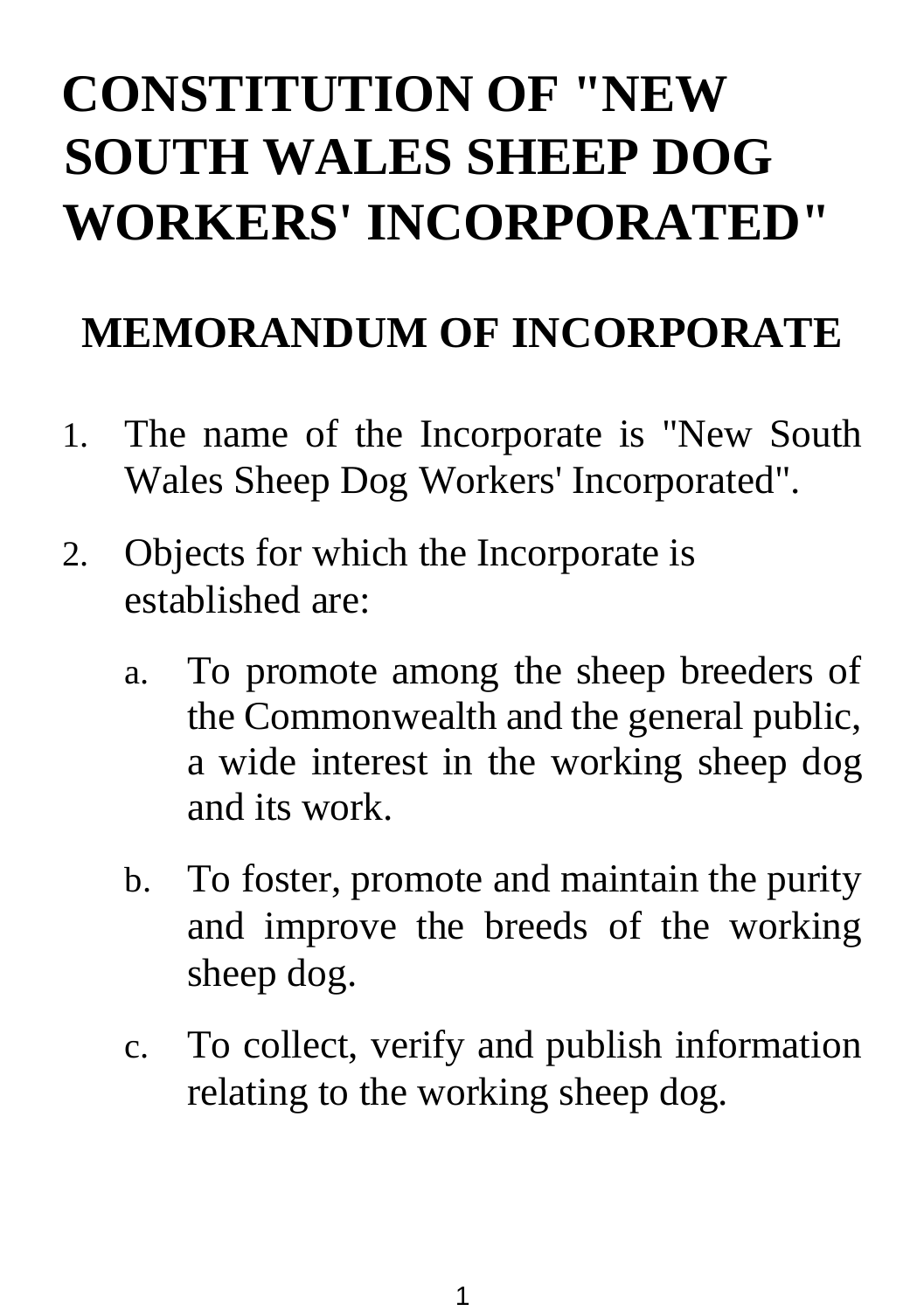- d. To establish and maintain a panel of judges for working sheep dogs and sheep dog trials.
- e. To establish a register for working sheep dogs.
- f. To adopt standards for working sheep dog trials.
- g. To take such steps for the purpose of procuring contributions to the funds of the Incorporate in the shape of donations, annual subscriptions or otherwise, as may from time to time be deemed expedient.
- h. To hold periodical sheep dog trials and field trials, etc, wherever considered advisable.
- i. To establish relations and encourage exchanges with other Societies having similar objects throughout the world,
- j. To promote in every way not mentioned herein, the interest of breeders and owners of working sheep dogs.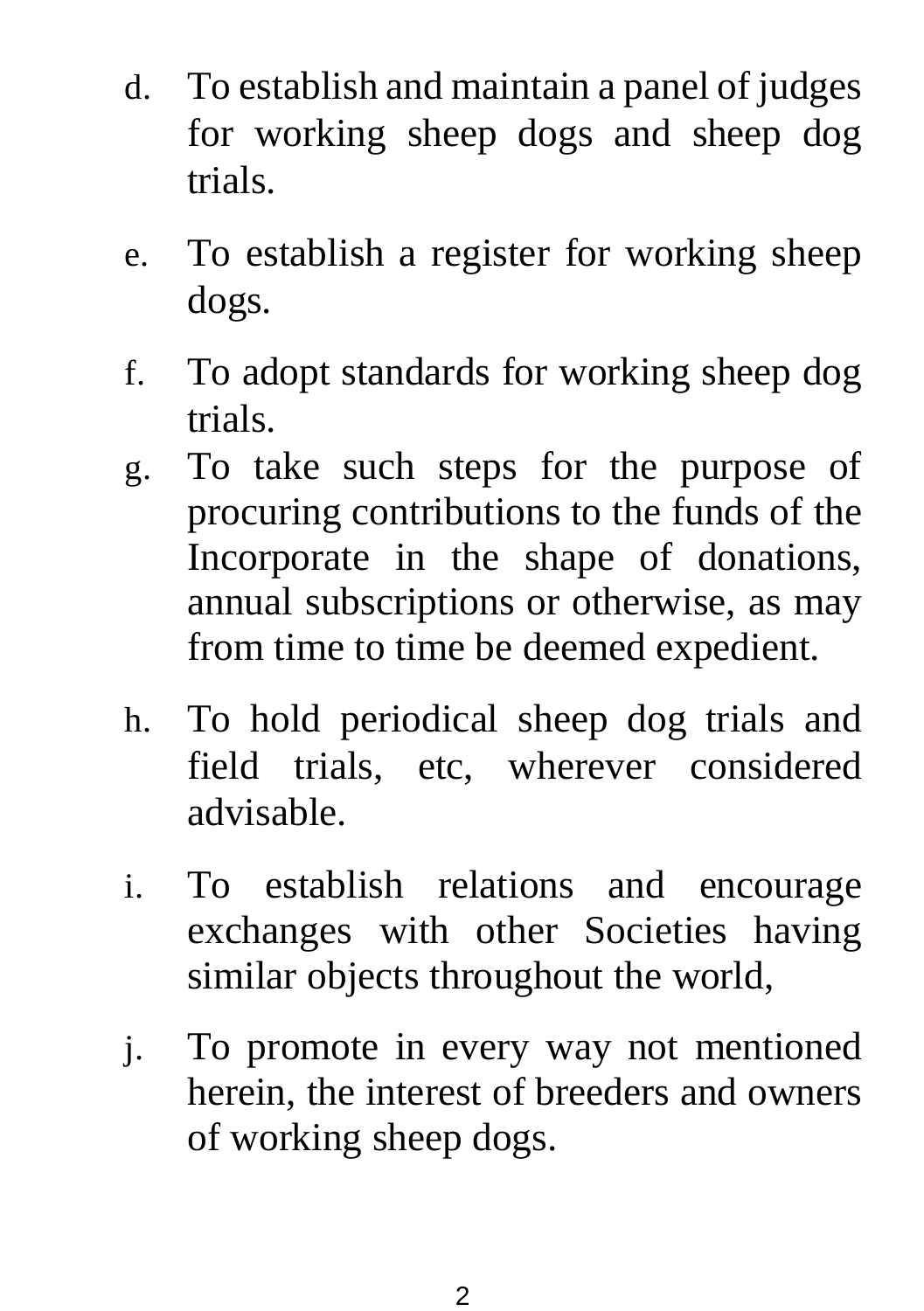- 3. If, upon winding up or dissolution of the Incorporate, there remains, after the satisfaction of all debts and liabilities, any property whatsoever, the same shall not be paid to or distributed amongst the members of the Incorporate, but shall be given or transferred to some institution having objects similar to the objects of this Incorporate to be determined by members of the Incorporate at or before the time of dissolution.
- 4. True accounts shall be kept of the sums of money received and expended by the Incorporate and the matter in respect of which receipts and expenditure takes place, and of the property credits and liabilities of the Incorporate. At least once every year, the accounts of the Incorporate shall be examined and the correctness of the balance due shall be ascertained by one or more properly qualified Auditor or Auditors.
- 5. The Incorporate shall not cater for any breed of dogs except the working sheep dog, and their crosses and any other recognised breed of sheep dog.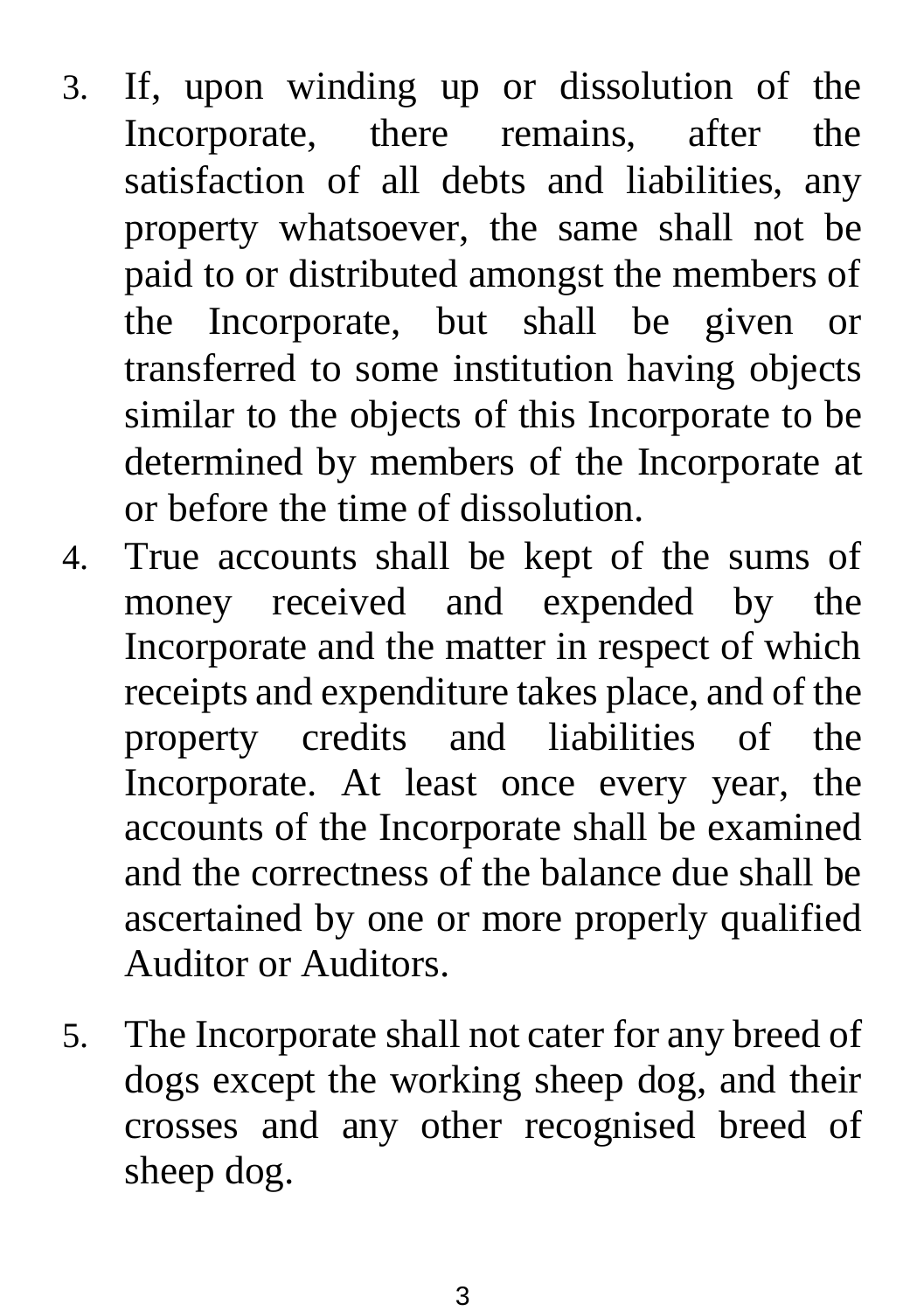6. The Incorporate shall be formed upon a national basis, catering solely for sheep dogs, and their work, the tools in trade of the worldwide pastoral industry, and for the Australian Pastoral Industry in particular.

This Incorporate shall rely upon supporting annual subscriptions from its members, and supporting donations from pastoralists, stock firms and the Australian public generally.

#### **ARTICLES OF THE INCORPORATE**

- 1. The number of members of the Incorporate is declared to be unlimited.
- 2. The Incorporate is established for the objects expressed in the memorandum of Incorporate.
	- 2.1 At each Annual General Meeting, Incorporate shall elect a Council, which such Council shall, between Annual General Meetings, have the day to day running of the Incorporate.

The Council shall include: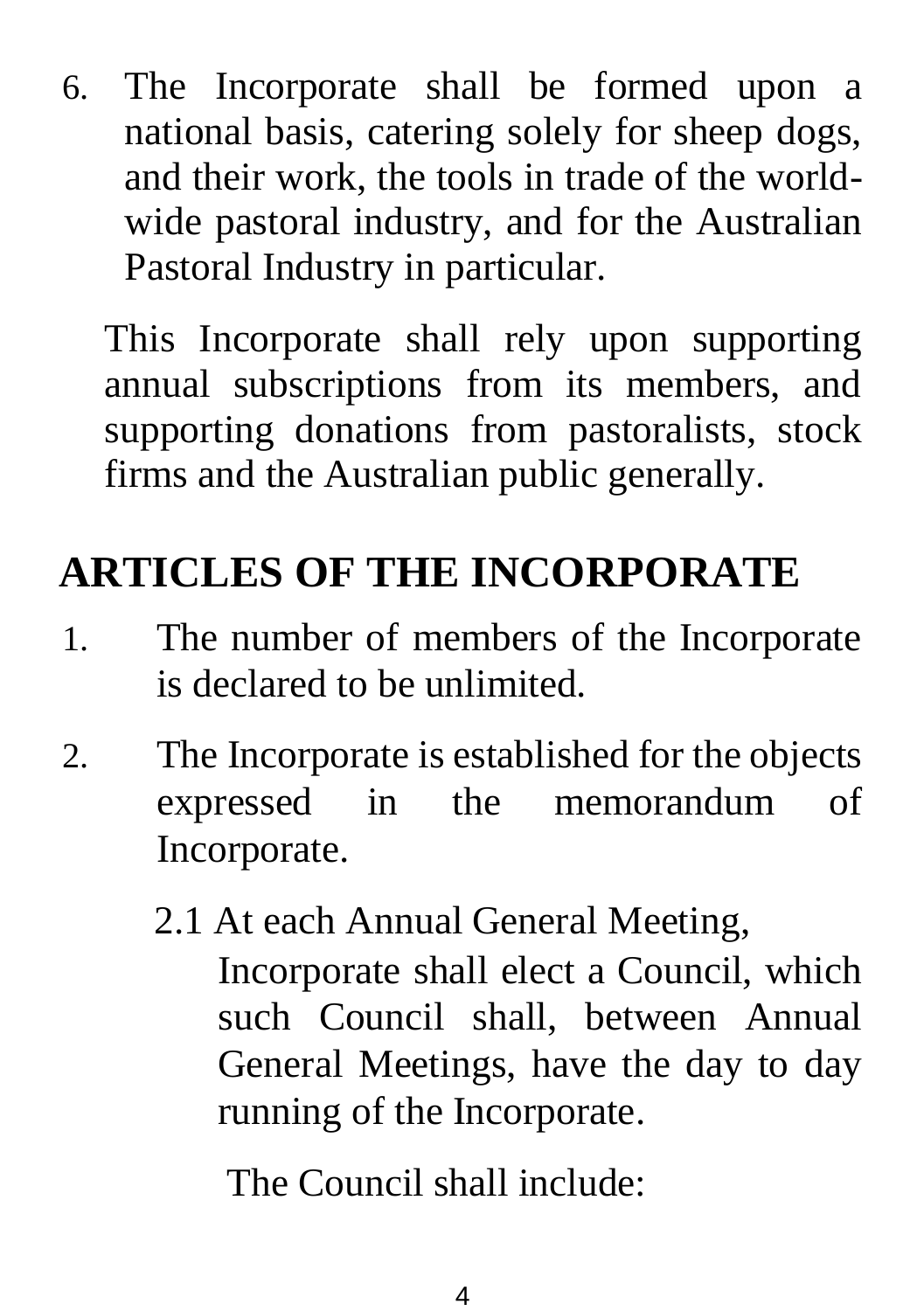| a. | A Patron |
|----|----------|
|    |          |

- b. A President
- c. A Senior Vice President
- d. A Junior Vice President
- e. A Secretary
- f. A Treasurer
- g. A Registration Secretary
- h. Seven Ordinary Councillors
- i. A Public Officer

The Patron remains as a member of the Council, not the Auditor.

2.2 All members wishing to nominate for a position on Council must submit their nomination 28 days prior to the AGM for consideration by members. Applicants must provide a brief outline on how they will add value to the council and what skills & experience they will bring to the role.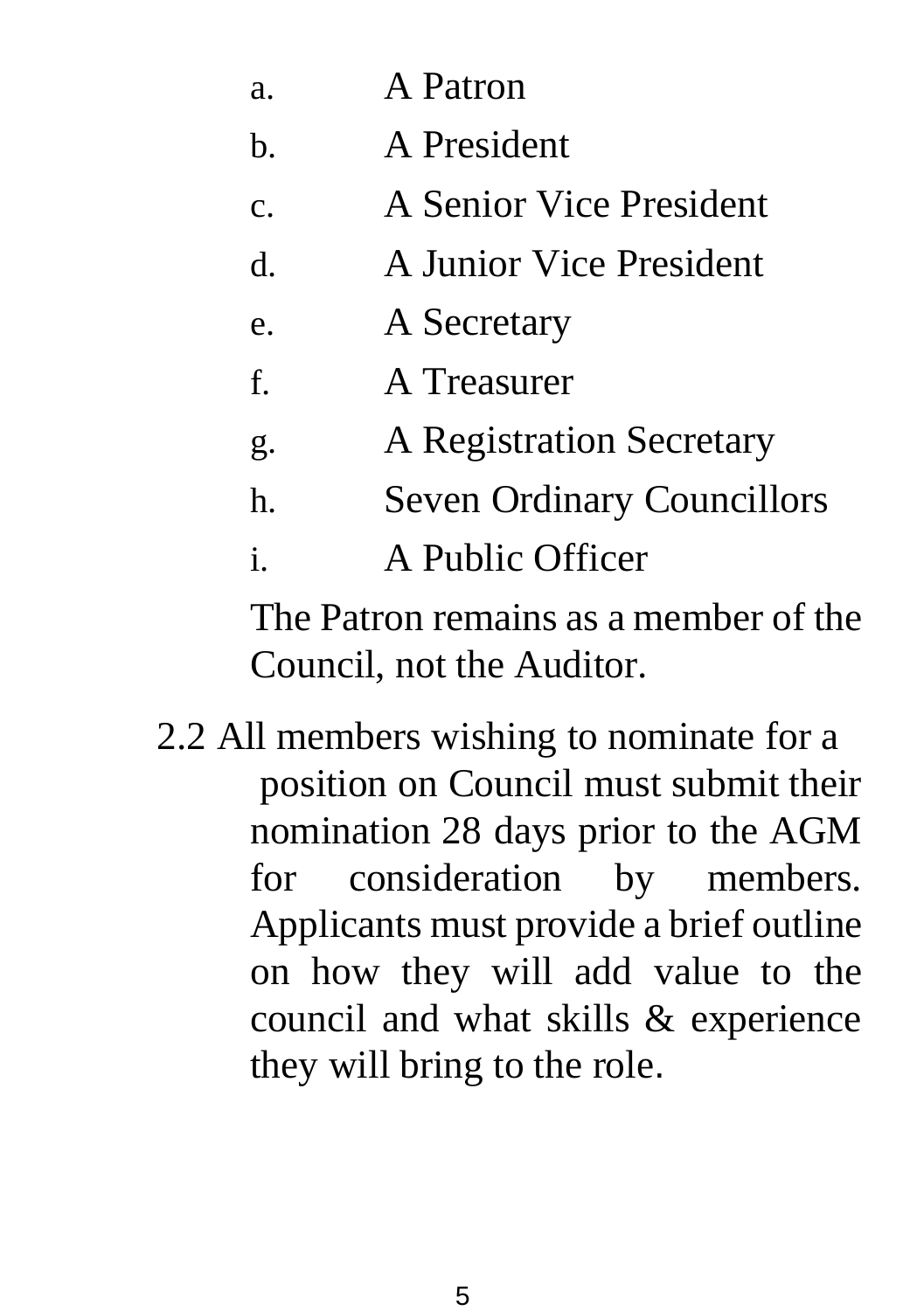#### **3. Duties of Council**

- a. The Treasurer shall receive all monies paid to the Incorporate and shall keep the accounts of the Incorporate and prepare the Annual Accounts for the Auditor.
- b. The Patron and the Auditor shall be elected by the members of the Incorporate at the Annual General Meeting. The Patron shall be deemed to be an Honorary Member of the Council and shall not have any voting rights.
- c. The Annual General Meeting shall elect the Patron and select an Auditor and elect each year the members of the Council.
- d. Should vacancies occur in the member of the Council between the Annual General Meetings, then the Council shall be entitled to elect a person to fulfil that vacancy until the next Annual General Meeting.
- e. The Secretary shall prepare agendas and make every effort to attend all meetings,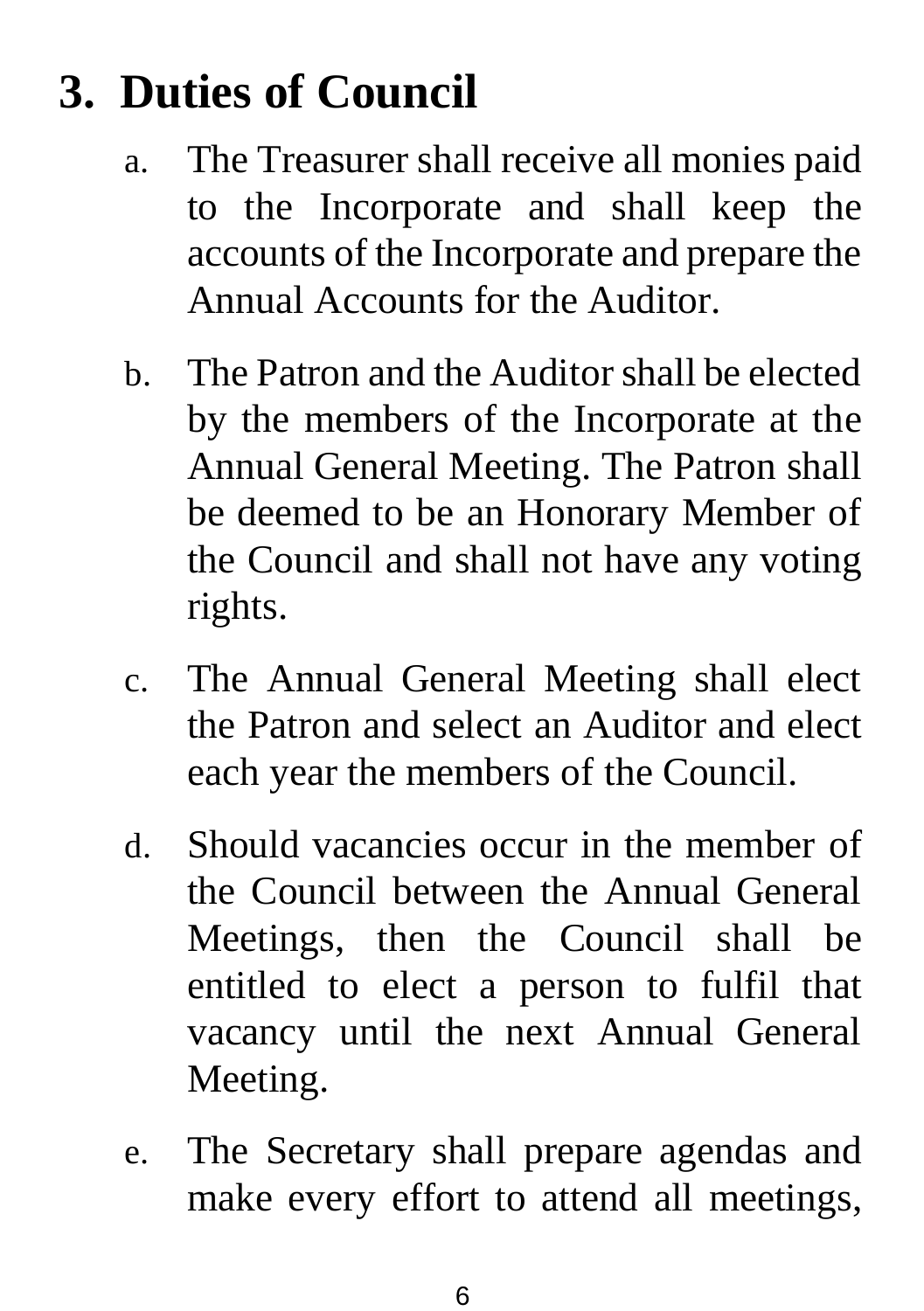make and keep proper minutes of the proceedings, maintain an Assets Register, maintain a membership mailing list in consultation with the Treasurer, distribute a Newsletter to members and furnish an Annual Report.

- f. The Registration Secretary shall be responsible for all the duties relating to the registering, transferring of dogs, registering of prefixes, receiving payment for same, issuing receipts, reconciling and banking monies received and furnishing an Annual Report.
- g. The Registration Secretary may, with the consent of the Council, affix the Common Seal of the Incorporate to Dog Registration and Pedigree Certificates under the Registration Secretary signature solely.

#### **4. Inspection of Books**

a. The following documents must be open to inspection, free of charge, by a member of the association at any reasonable hour: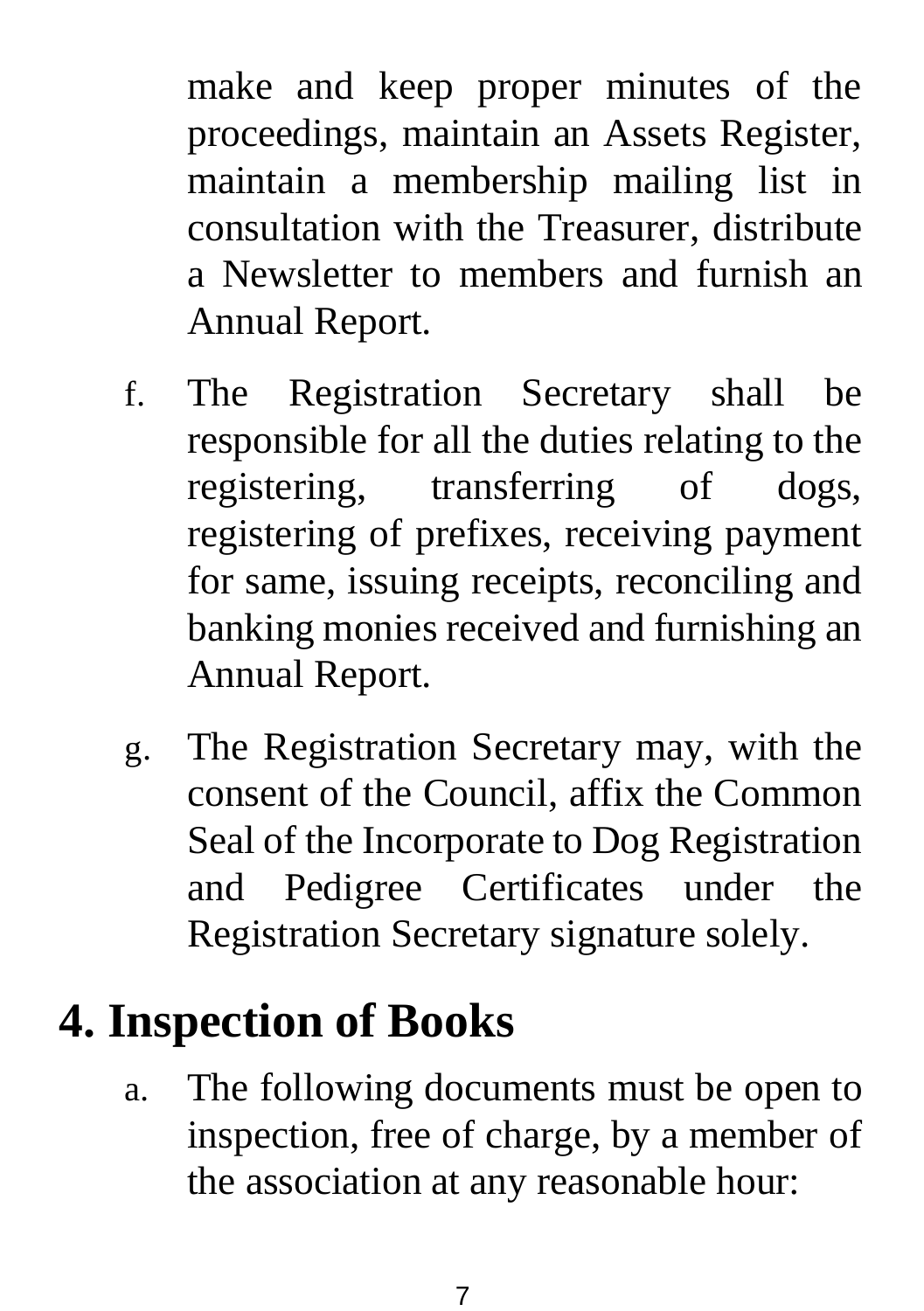- 1. records, books and other financial documents of the association,
- 2. this constitution,
- 3. minutes of all committee meetings and general meetings of the association.
- b. A member of the association may obtain a copy of any of the documents referred to in subclause (a) on payment of a fee of not more than \$1 for each page copied.

#### **5. Membership of the Incorporate**

a. Every candidate desiring to become a member of the Incorporate shall sign and furnish to the Treasurer an application in such form as may from time to time be prescribed by the Council, and such form shall contain a provision whereby the candidate, upon election, undertakes to observe and perform and in all respects to comply with the provision of the Incorporates' memorandum and Articles of the Incorporate from time to time in force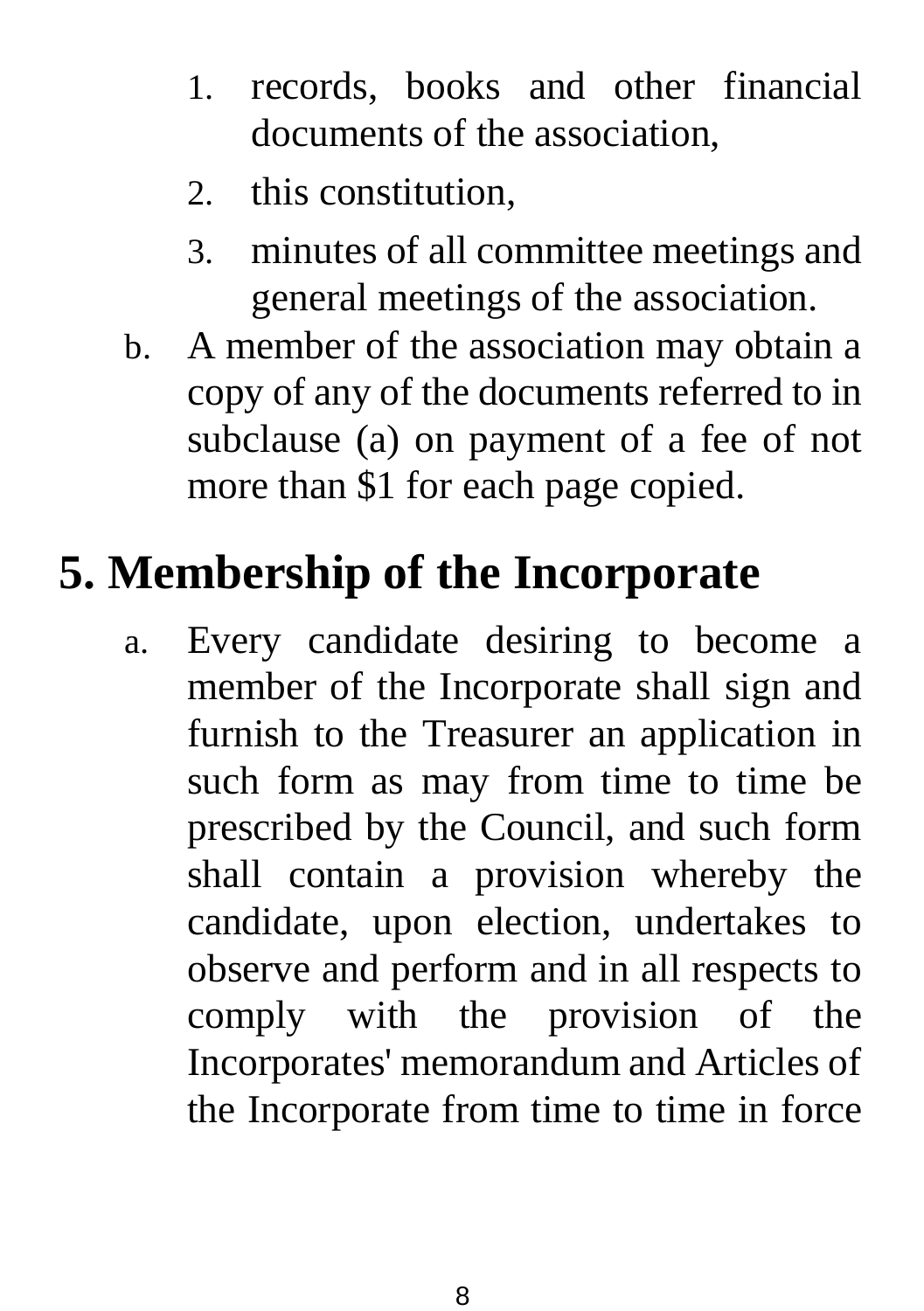and all regulations which may from time to time be made pursuant thereto.

- b. All candidates for membership must be proposed by one financial member of the Incorporate. The nomination must then be sent to Council for endorsement.
- c. Each member shall pay the Incorporate an Annual Subscription, such subscription shall fall due on the 1st January each year.
- d. The amount of the Annual subscription shall be fixed at the Annual General Meeting of the Incorporate.
- e. Any member who shall be in arrears for three months shall cease to be a member of the Incorporate as from  $1<sup>st</sup>$  April of the current financial year.
- f. Any person resident in the State of NSW must become a financial member of New South Wales Sheep Dog Workers' Incorporated before being allowed to work in affiliated trials with the Incorporate including Encourage Workers.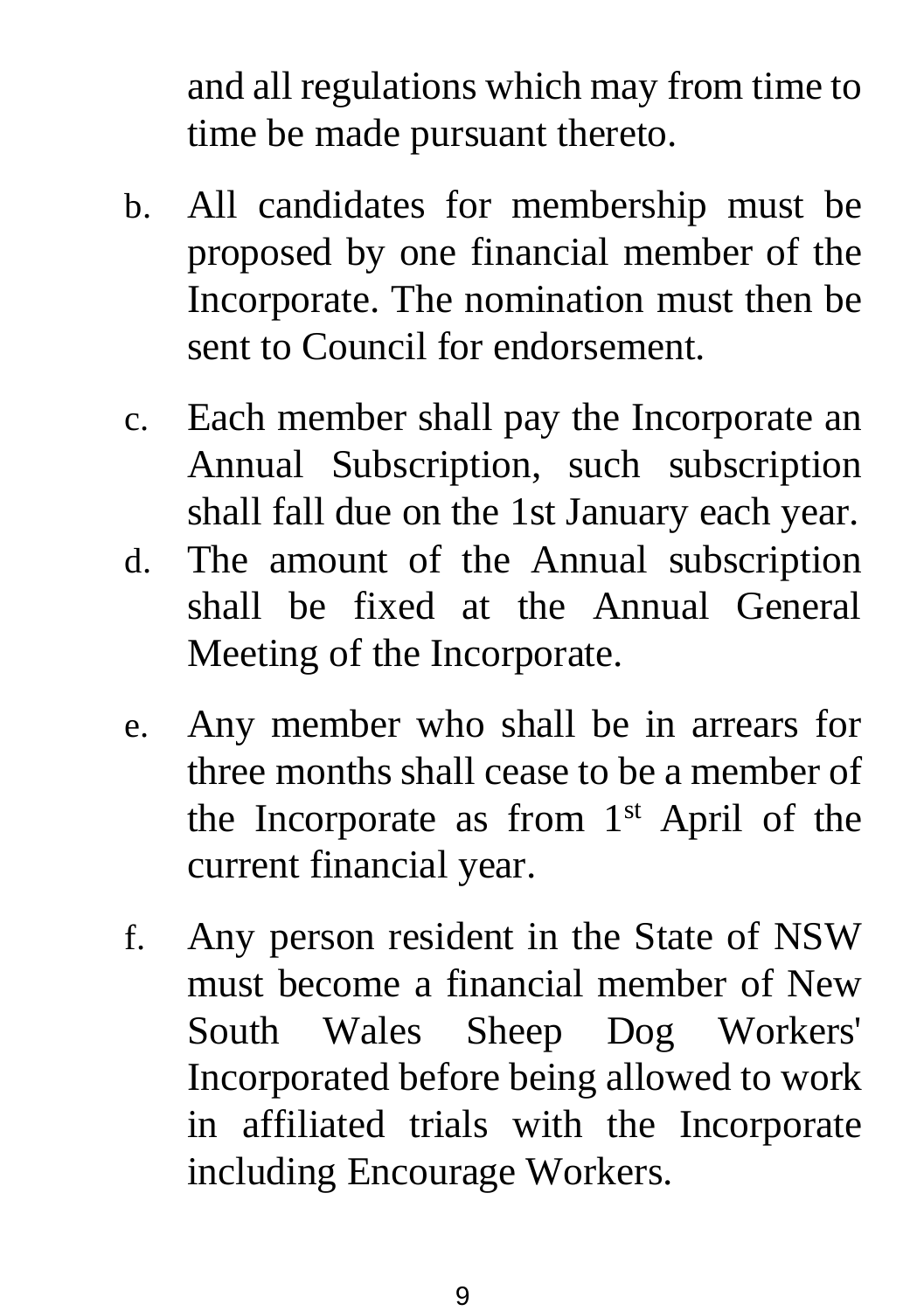- g. The Council may grant Honorary Life Membership to any member of the Incorporate who has rendered outstanding or special service.
- h. The Incorporate may accept associate members as non-working members, with no voting rights. Fee to be fixed at Annual General Meeting.
- i. Though the Incorporate shall admit members at a nominal annual subscription, it shall place strictest censor over membership, thereby preventing the Incorporates' affairs being controlled by any other Incorporate or organisation.

#### **6. The Council**

a. The Council may expel from the Incorporate or otherwise punish or penalise any member whose conduct in the opinion of the Council is discreditable, or injurious to the character, or interest of the Incorporate or is such as renders him unfit to associate with members of the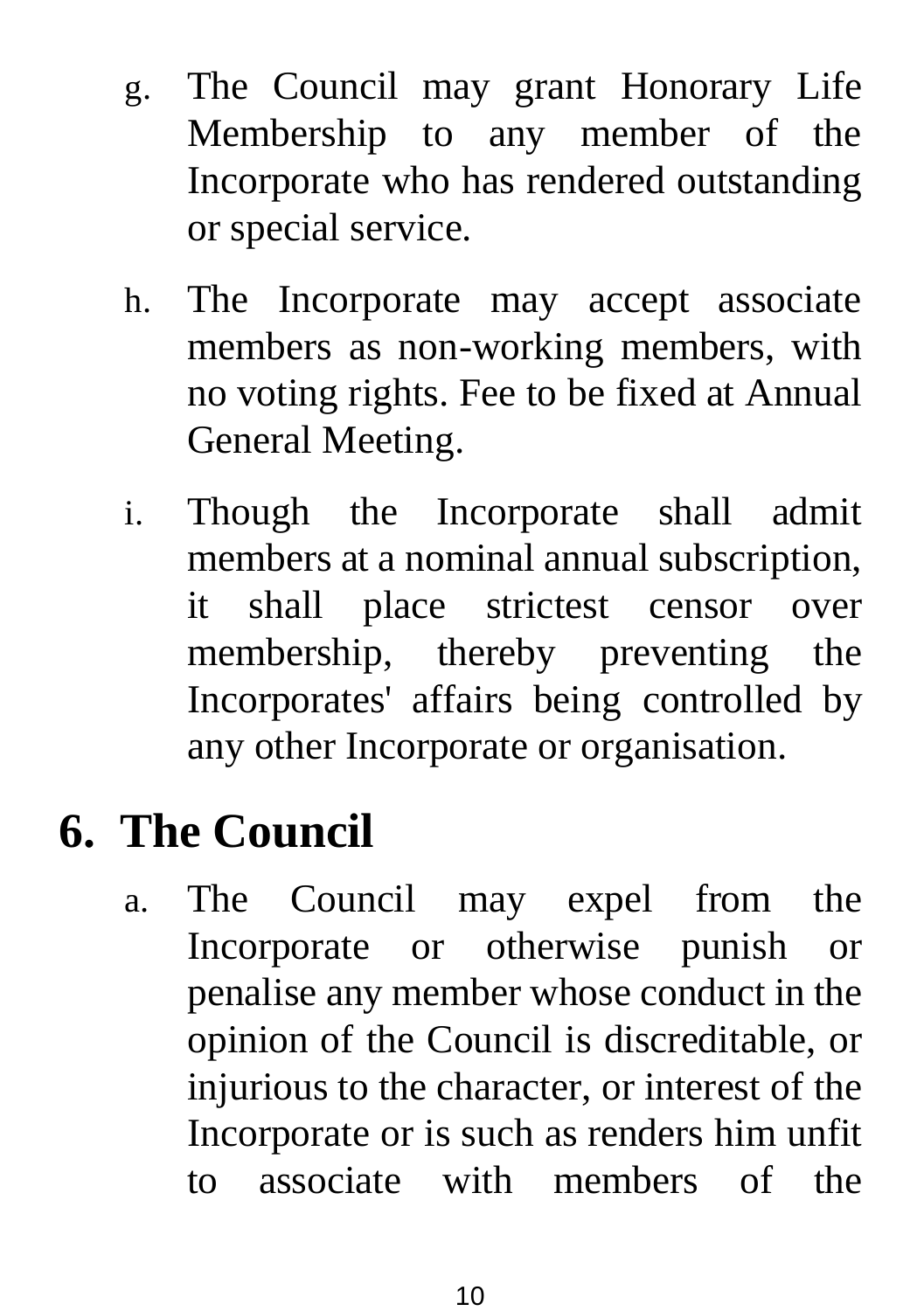Incorporate or who fails to comply with any direction or request or the Council within a reasonable time, or who fails to observe any direction or decision of any official or judge.

b. Before any member is expelled or otherwise punished or penalised, his conduct shall be enquired into by the Council and he shall be given an opportunity to defend himself and to justify or explain his conduct. If a majority of the Council present when the matter is enquired into are of the opinion that the member has been guilty of such conduct or action aforesaid, then the Council may expel or suspend him from membership or disqualify, fine or otherwise punish or penalise him. In the event of the member being expelled from membership or in the event of any member not obeying or not complying with any other penalty imposed by the Council then his name shall be removed from the roll of members and he shall thereupon cease to be a member. The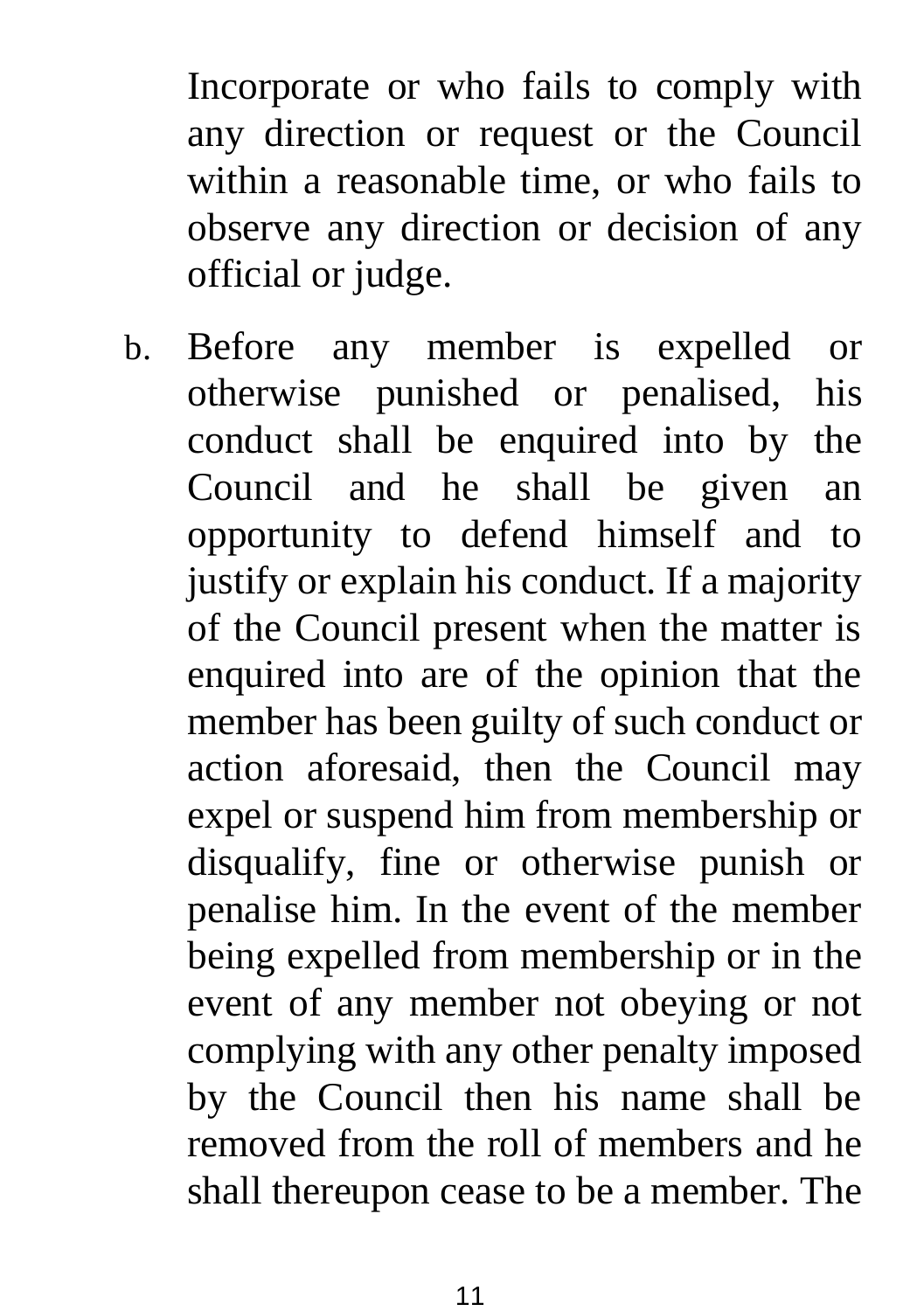appellant shall not be entitled as of right to be represented before the Council by a Solicitor or Barrister or other agent on his behalf.

- c. The Council shall meet as often as it deems necessary, five shall form a quorum.
- d. Any member who is nominated for Council and takes office must attempt to attend the Council meeting, following the Annual General Meeting, where the State Championships are held.

#### **7. General Meetings**

- a. All General Meetings of members shall be convened in writing to each member of the Incorporate at least fourteen (14) clear days prior to such meeting.
- b. A Special Meeting or Extraordinary Meeting of members shall be convened by the Secretary or on being requested so to do by seven (7) members of the Incorporate. Notice is to be posted at least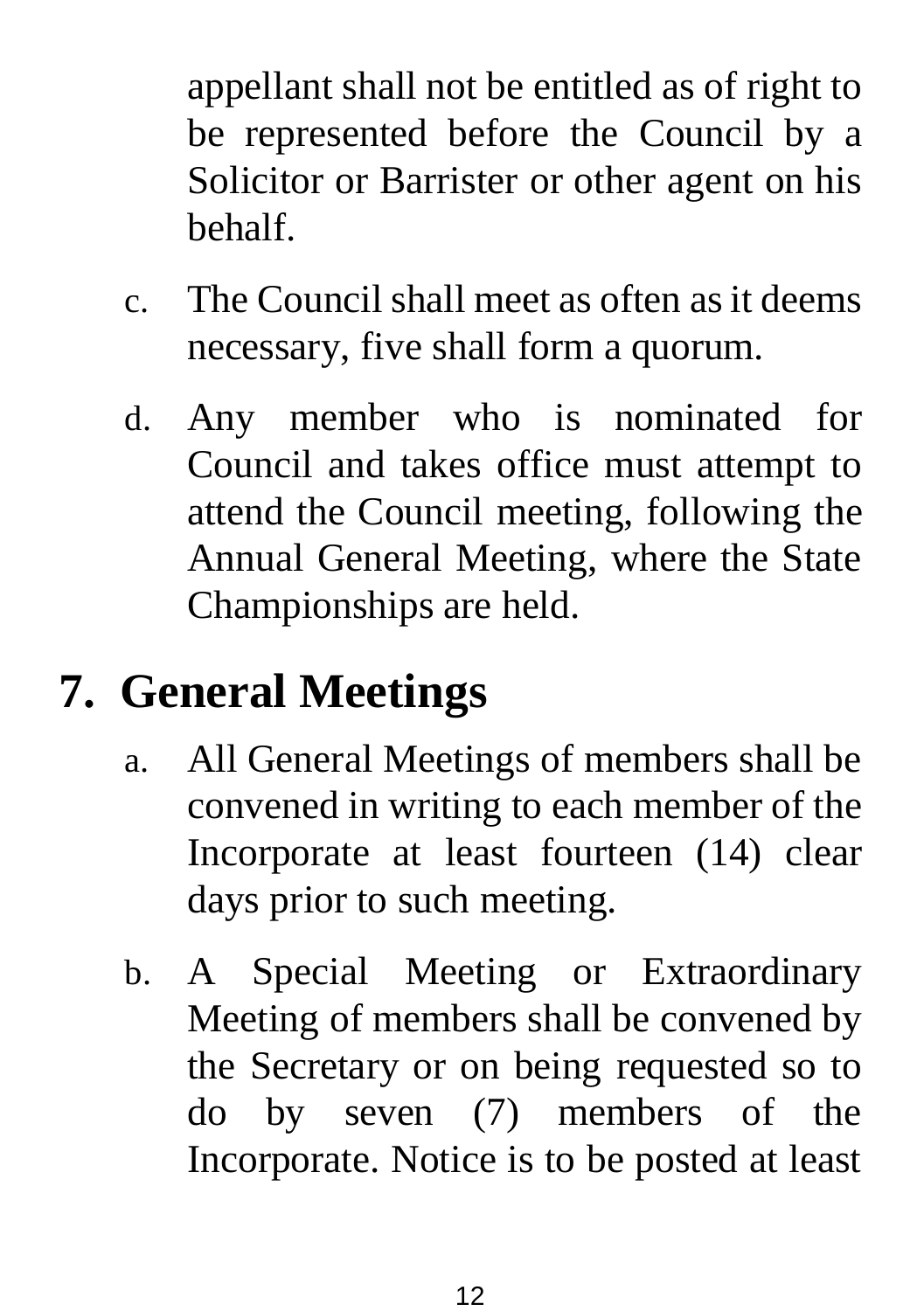twenty-one (21) days prior to the date of such meeting.

- c. All notices of motion must be in writing and shall reach the Secretary not less than twenty-eight (28) clear days before the Annual General Meeting is to be held. The Secretary is required to post/email members copies of notices of motions no less than fourteen (14) days prior to the Annual General Meeting.
- d. The President, or in the absence of the President, one of the Vice Presidents; shall be entitled to take the chair at every meeting; in the absence of President or Vice President within fifteen (15) minutes after the time appointed for such meeting, the members present shall choose one of their number to take the chair, the chairman shall have a casting vote in addition to the vote which he is entitled as a member.
- e. At the Annual General Meeting fifteen (15) shall form a quorum.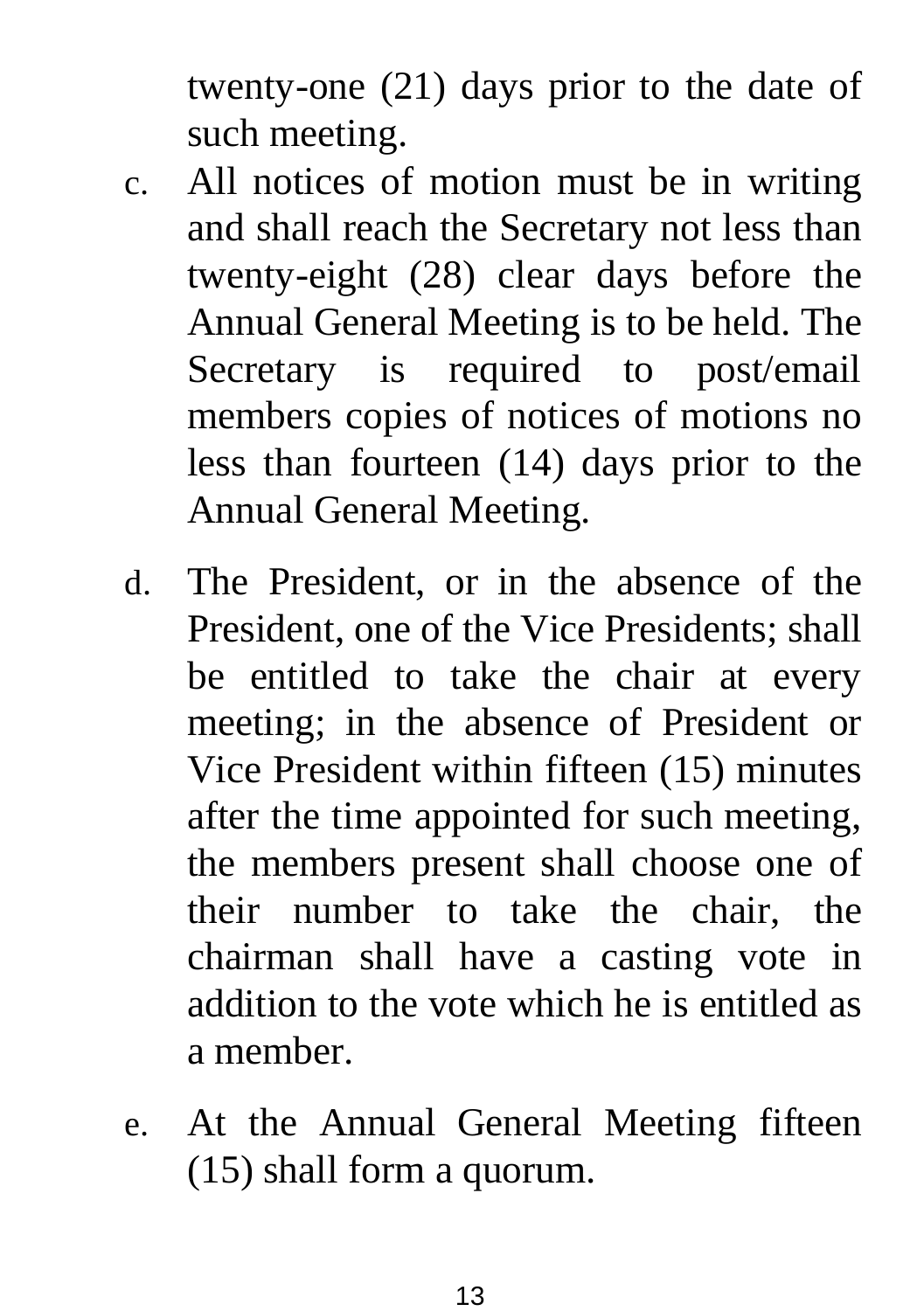f. At any Special General Meeting of members twelve (12) shall form a quorum.

g. In the event of a quorum not being present within half an hour of the time appointed for calling any meeting of the Council or members, the President or one of the Vice Presidents or by resolution by those present, shall postpone the meeting until such time and date as may be considered suitable.

h. Every question submitted to a meeting shall be decided by

a a show of hands b including the postal votes of members.

c includes an option to access an online platform to allow all members to participate and vote on motions at the AGM. Details for online access will be provided by the Secretary at least 7 days prior to the AGM.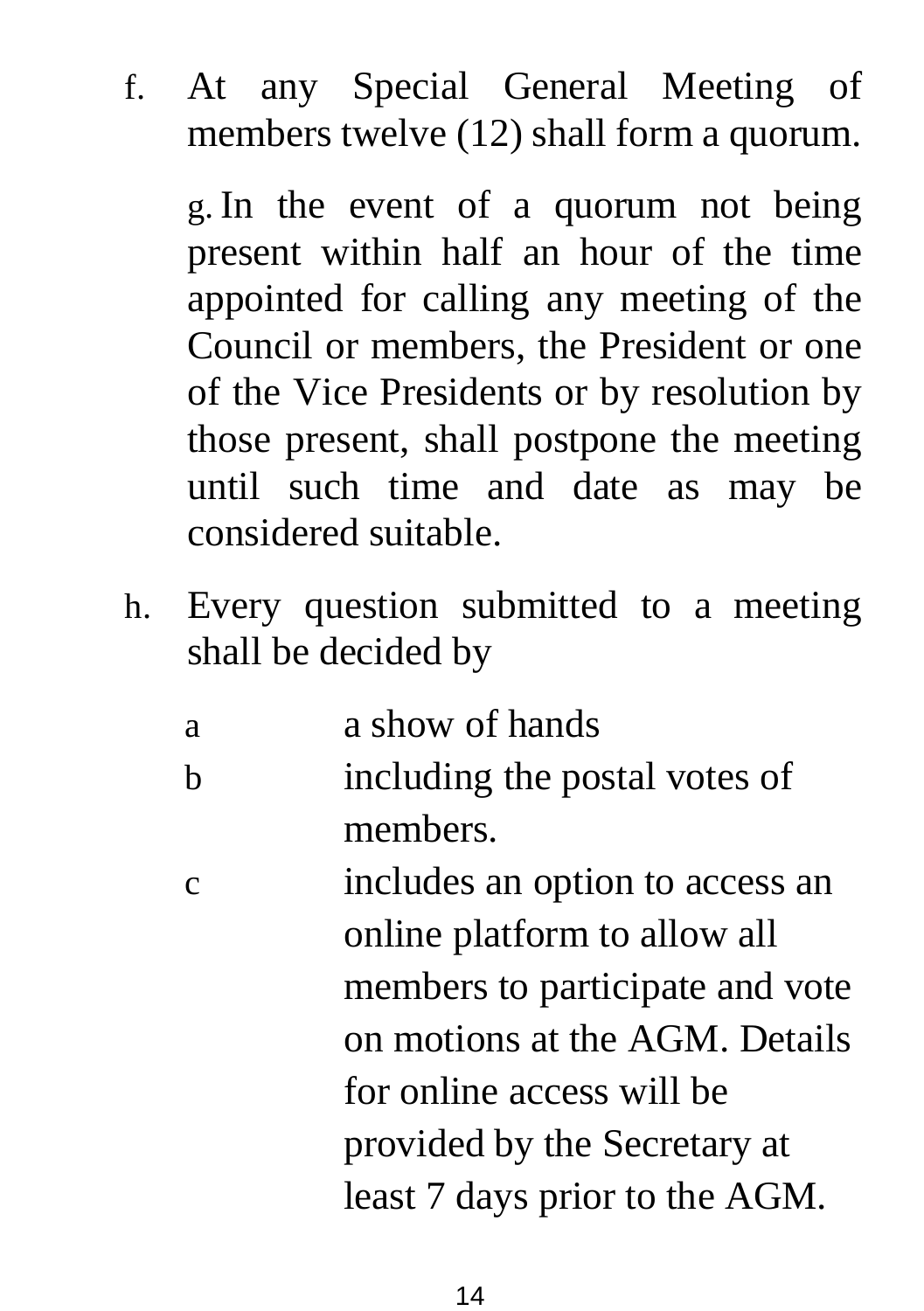Every member shall have ONE VOTE and no more. Provided that in case of any equality of votes the chairman shall have a casting vote in addition to the vote to which he is entitled as a member.

- i. Every member who was financial for the year immediately preceding the Annual Meeting, shall be entitled to one vote at such Annual Meeting.
- j. To pass the Resolution, will require a majority of 75% of those members present.
- k. If the Motion is to pass, it is to pass as it stands. Under the law, amendments to the motion are not permitted. Therefore, the Motion as a whole shall either be passed or fail.
- l. The Annual General Meeting of the Incorporate shall be held on a day or night during the currency of New South Wales State Championship Trials.
- m. The Incorporate may deal with any question not provided for by these rules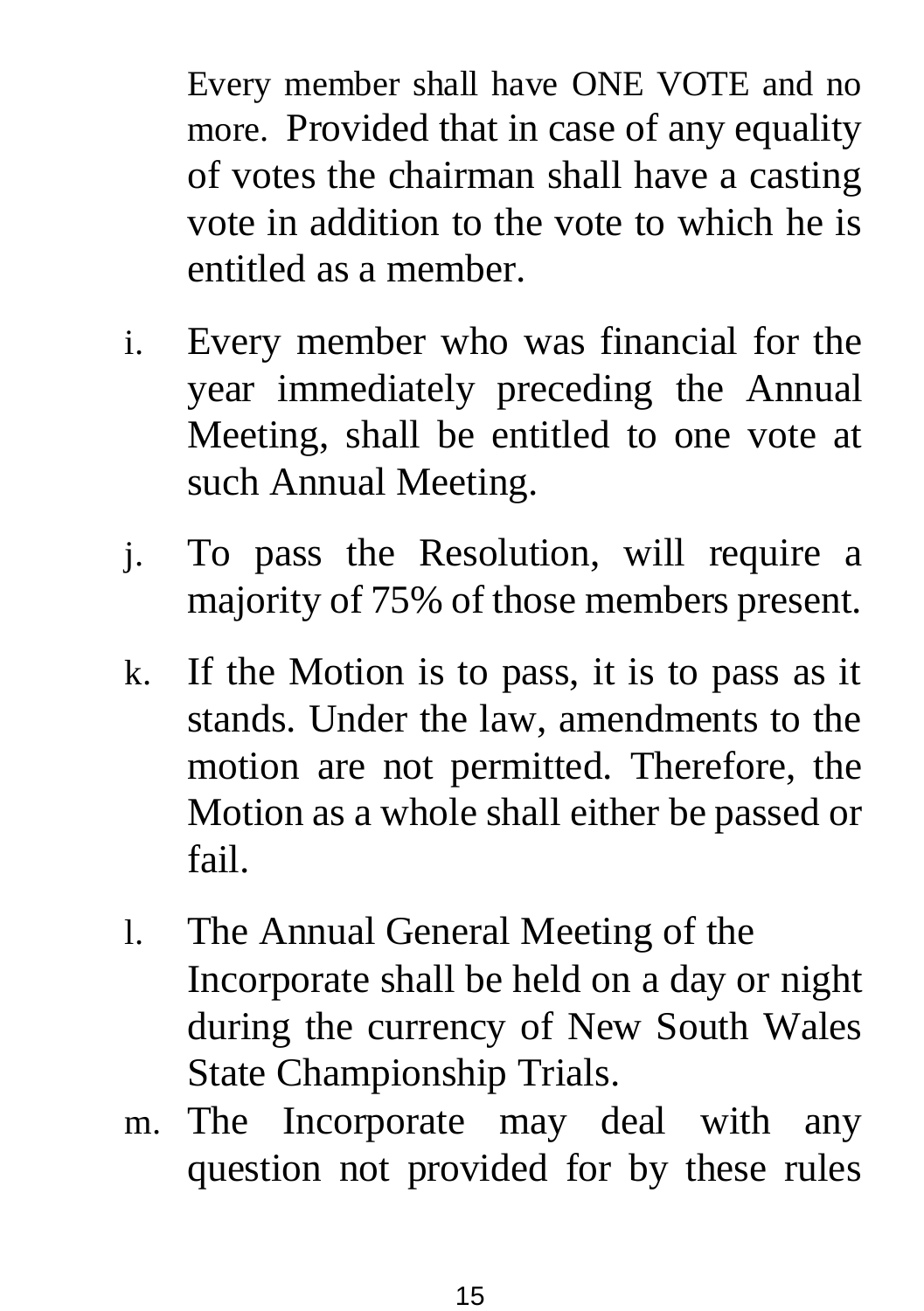and may appoint a sub-committee for any purpose, but the rules and Council regulations and by-laws must not be altered save at a General Meeting of members and of which due notice has been given. (Voting for any alteration to Rules and Regulations must be passed by a 75% majority at any annual or special meeting of members present.)

- n. These articles shall come into force as and from the date of their being passed in accordance with Article 7.
- o. The business to be transacted shall be as follows:
	- 1. Reading of notice convening the meeting and receiving apologies.
	- 2. Confirmation of minutes of previous Annual General Meeting and/or Special General Meeting.
	- 3. Consideration and adoption of the Annual reports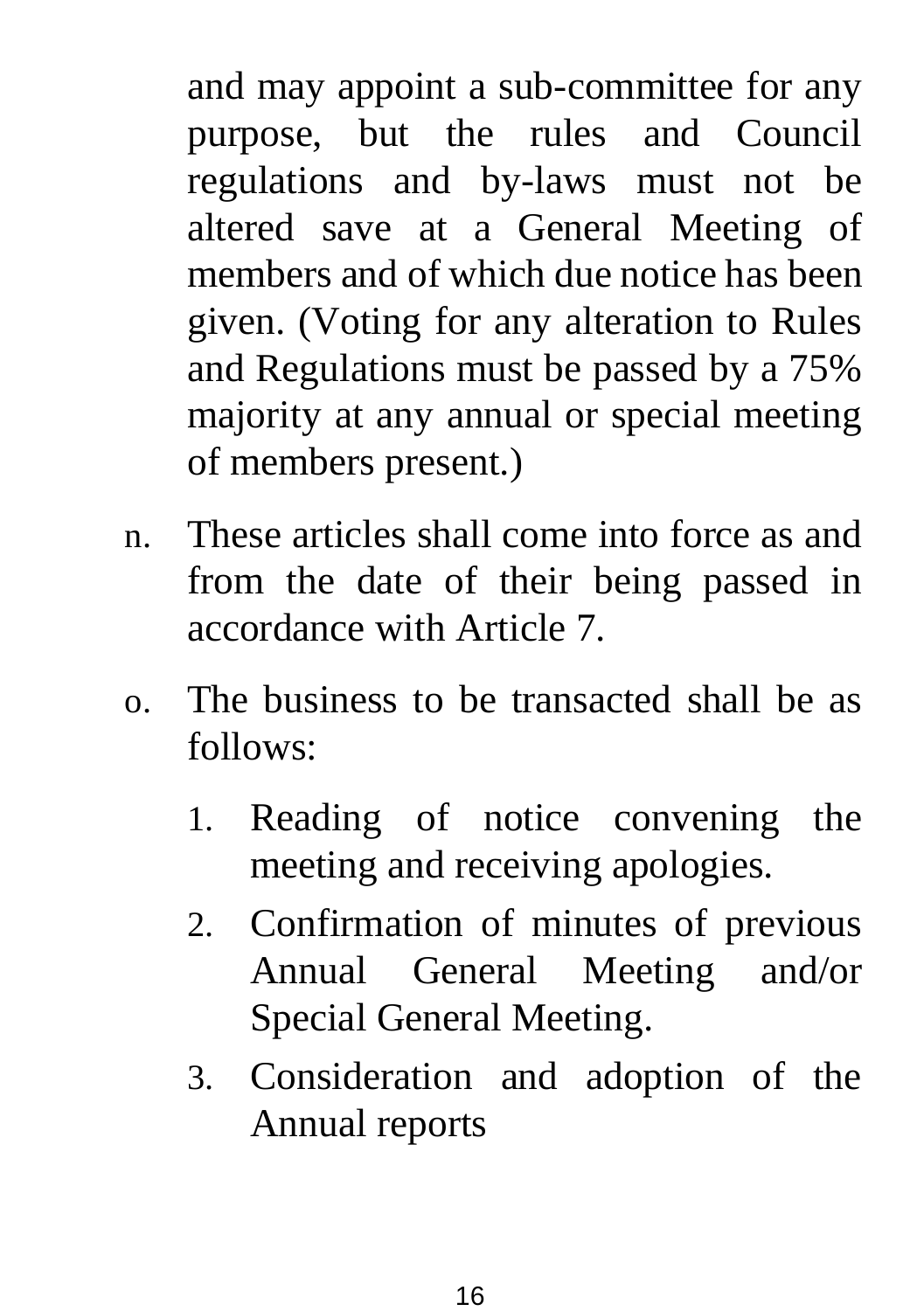- 4. Presentation of the balance sheet and financial statements. Consideration and adoption of thereof.
- 5. Reading of correspondence, inward and outward
- 6. Election of office bearers including Patron, Council, Auditor and Public Officer.
- 7. Determination of amounts payable for membership fees and Annual subscription.
- 8. The transaction of any general business that may be brought forward in accordance with the Rules of the Incorporate. The order of the business shall be set unless in the opinion of the Chairman of the meeting exceptional circumstances warrant a change in the order. The inadvertent omission to give notice of a meeting to a particular member shall not invalidate the meeting.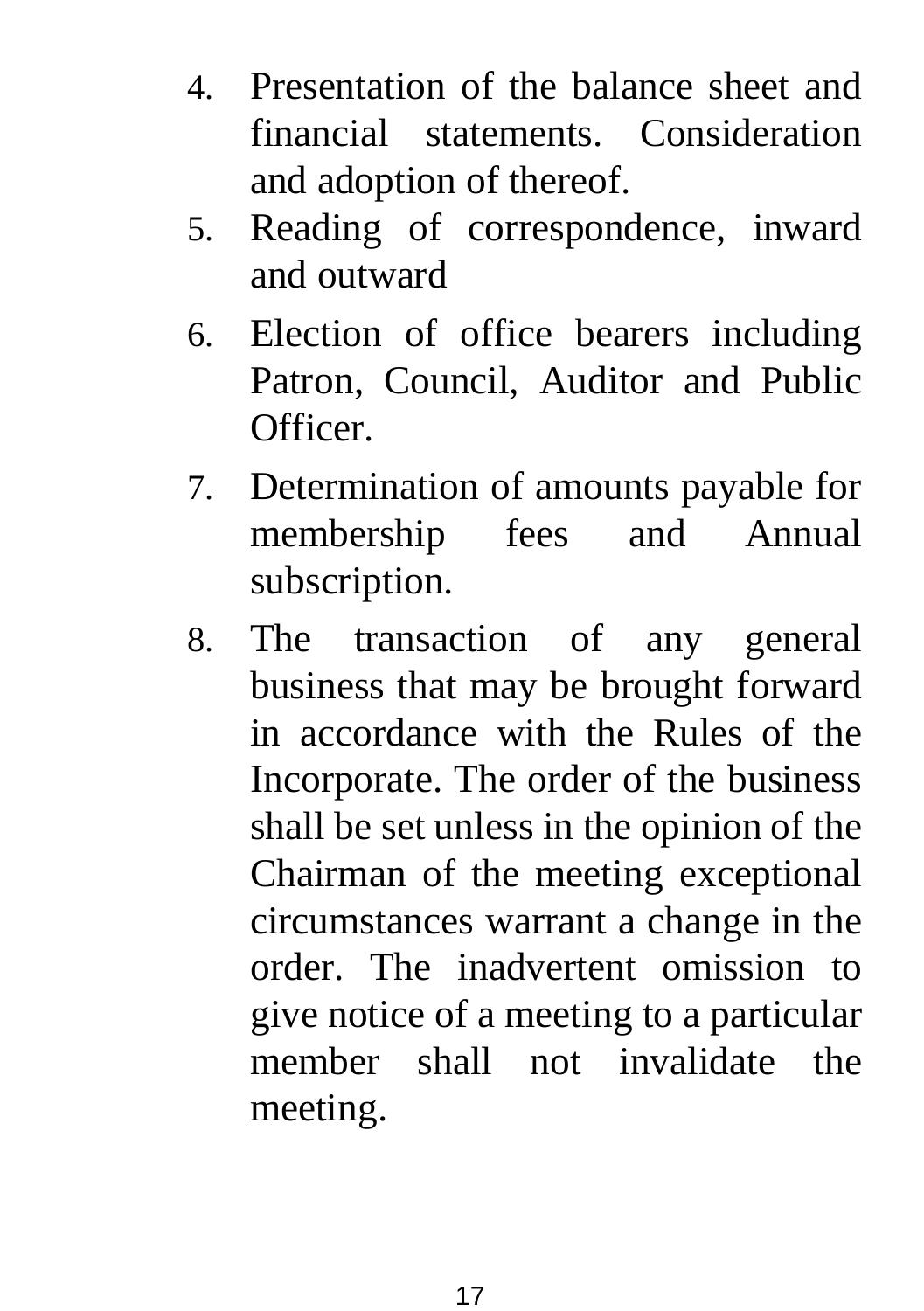#### **8. Finance**

- a. The Financial year shall commence on the 1st January each year.
- b. All monies shall be banked where the Council directs.
- c. All accounts shall be paid by cheque/electronic transfer.
- d. All Cheques shall be signed by two or three officials decided by Council.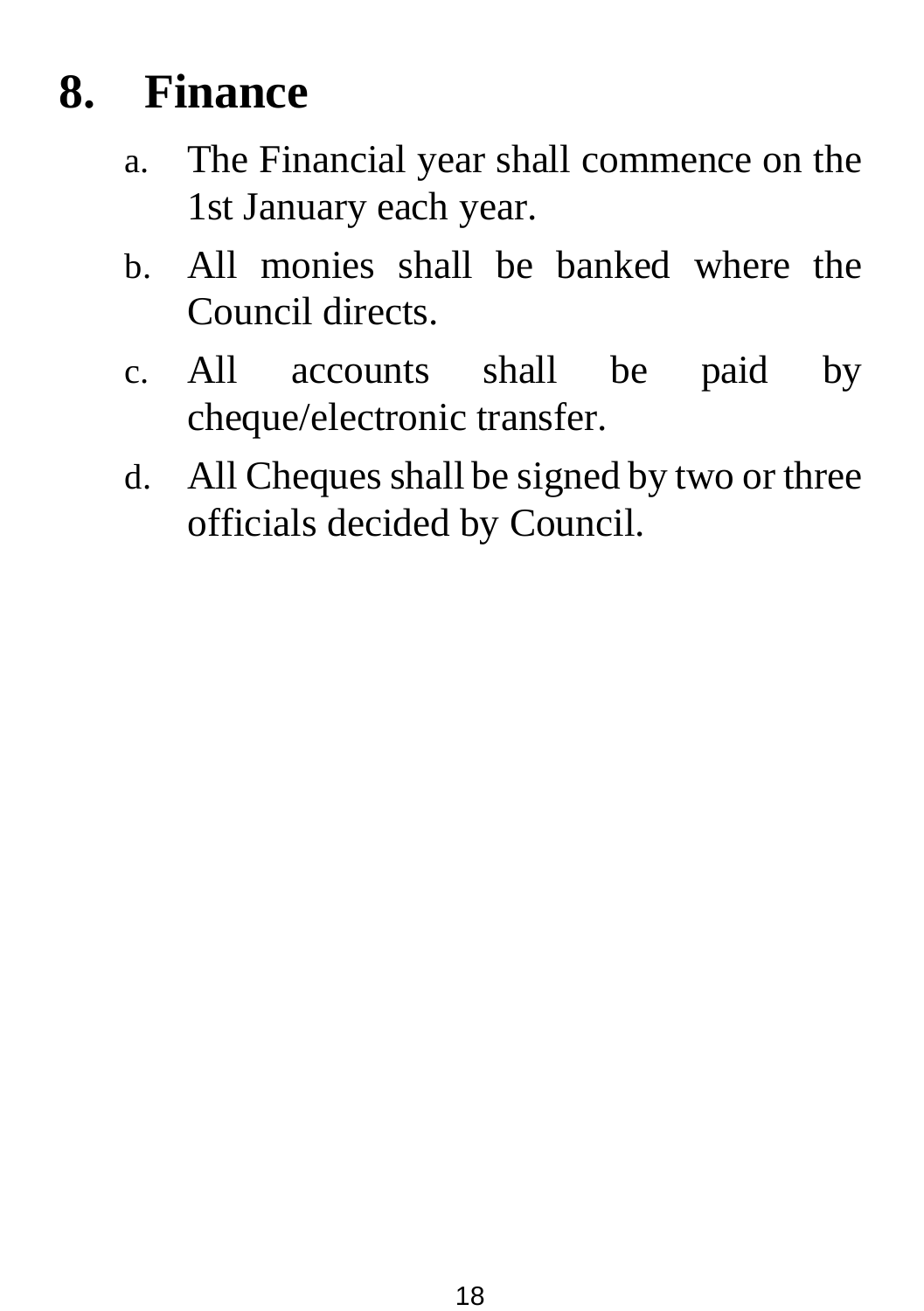#### Notes: